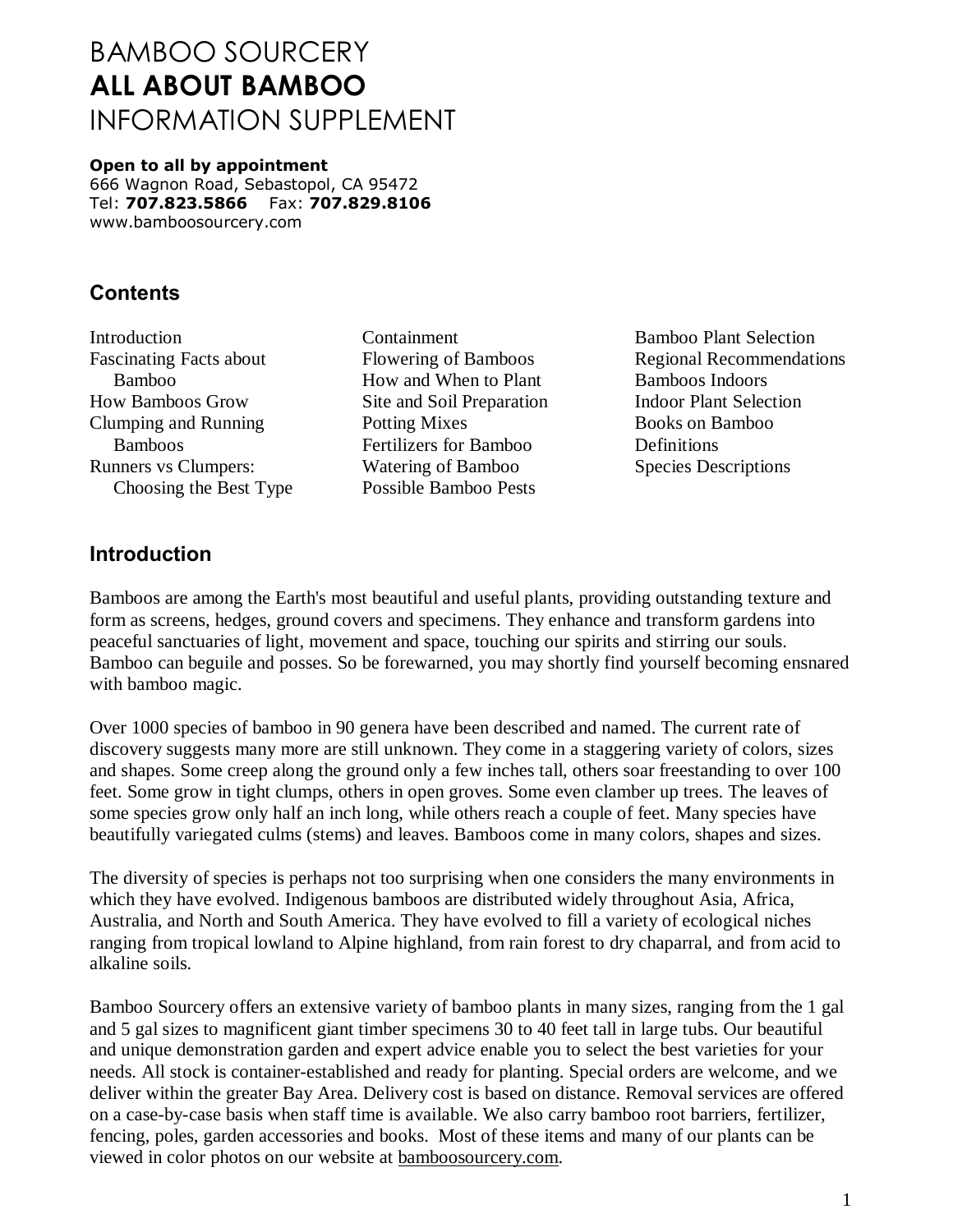We distribute our Bamboo Price List on request, which is also accessible on our website. This list is updated frequently and includes information about size, running/clumping type, sun exposure, cold tolerance, maximum heights possible in their ideal native environments, and current availability.

**The nursery and garden, located 1¼ hrs drive north of San Francisco, is open by appointment only. Days and hours may vary seasonally. If you wish to visit the nursery, please call ahead Tuesday through Saturday to schedule an appointment at (707) 823-5866.**

### **Fascinating Facts about Bamboo**

- ® **Helps Reverse Global Warming:** Incredible and true, bamboo produces 35% MORE OXYGEN and CONSUMES 4 TIMES MORE CARBON DIOXIDE than a forest of young trees!
- ® **Sustainably Harvested & Annually Renewable:** Mature bamboos produce new shoots and canes each year, which can be harvested individually without destroying the plant. No clearcutting and no replanting are required.
- ® **Fastest Growing Plant on the Planet:** New shoots of some tropical species have been clocked growing up to 4 FEET PER DAY in their shooting season! Its lumber yield (weight per acre per year) is up to 25 TIMES THAT OF TIMBER!
- ® **Environmental Cleanup:** Bamboo plants are very effective at removing nitrogen, metals and other toxic substances from soils and water.
- ® **Diverse:** There are over 1500 SPECIES of bamboo in the world.
- ® **Stronger Than Steel:** Bamboo has a TENSILE STRENGTH of 28,000 lbs per square inch, vs. 23,000 lbs for steel.
- ® **Provides Safe Housing:** Over 1 billion people in the world live in BAMBOO HOUSES. Bamboo buildings have proven to be exceedingly earthquake proof.
- ® **Nutrition for Humans and Animals:** BAMBOO SHOOTS have been eaten throughout Asia for centuries, and branches and leaves make good fodder for animals. It contains Germanium, which reverses the aging process in cells.
- ® **Ancient Healing:** Various parts of many bamboo species have been used in CHINESE AND AYURVEDIC MEDICINE for centuries.
- ® **Did You Know?** Thomas Edison used bamboo filaments in his first LIGHT BULBS, and one of those bulbs is STILL burning today at the Smithsonian in Washington, DC!
- ® **Hardy:** Bamboo was the FIRST PLANT LIFE to return after the atomic bombings in Japan. Also, some bamboos are cold hardy to  $620$  degrees F.

### **How Bamboos Grow**

Bamboos grow in fits and starts. For much of the year nothing much appears to be happening, and then in one brief season they explode with growth. In general, the first year or two after transplanting, you will not see tremendous above-ground growth, as the plant is putting most of its energy into its root system.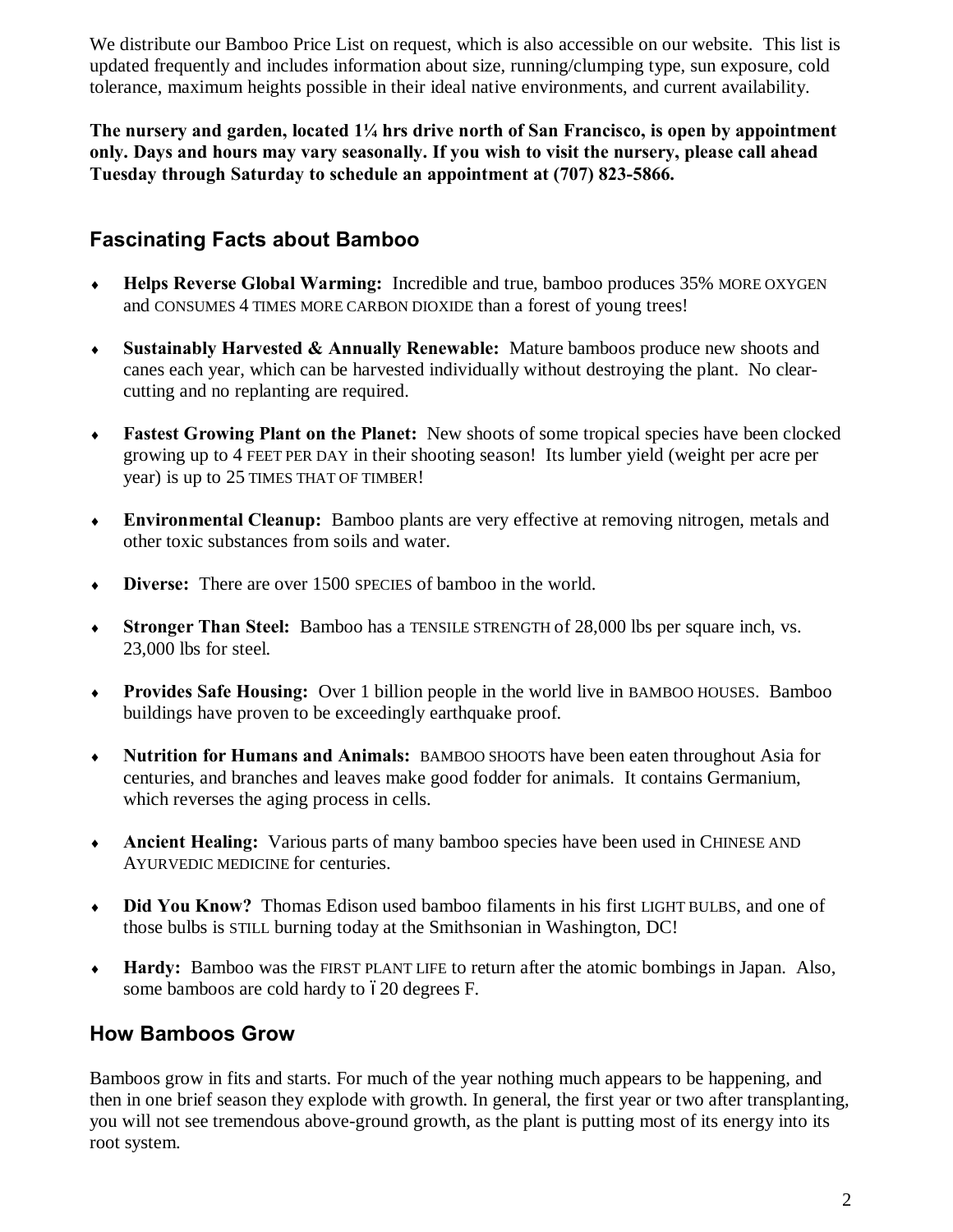During the summer and fall, most species manufacture and store sugars in their rhizomes. Rhizomes produce the roots, top growth, and new rhizomes. Then in spring and sometimes fall, they pump the accumulated energy into new shoots (culms), which achieve all of their height in about 30-60 days. The branches and leaves develop in another 30-60 days. Shoots of some species in mature groves in tropical climates have actually been clocked growing 4 feet in one 24-hour period! As **a** young plant's rhizome system expands, its ability increases to produce larger, taller, and more numerous culms. Thus, each year<sub><sup>os</sup></sub>  $\alpha$  cropos of shoots is larger than the last, until the mature size for the species is reached and new culms continue to come up at the mature size**.** This may take a number of years, depending on the size and age of the original planting, the species, and the growing conditions.

Individual culms and rhizomes only live an average of 5-10 years, and the culms grow no taller or bigger with age. That is why the older parts of the plant are frequently the smallest. Old or dead culms can be thinned out to make more light available for new growth.

The shooting period varies from species to species and genus to genus. In general, the temperate climate bamboos are runners, which shoot in the spring, while the tropical and sub-tropical varieties are clumpers, which shoot in the late summer and fall.

The size and appearance of any particular bamboo variety may vary significantly depending upon climate and conditions. Size alone is greatly affected by location, temperature, nutrition, water, and sun exposure.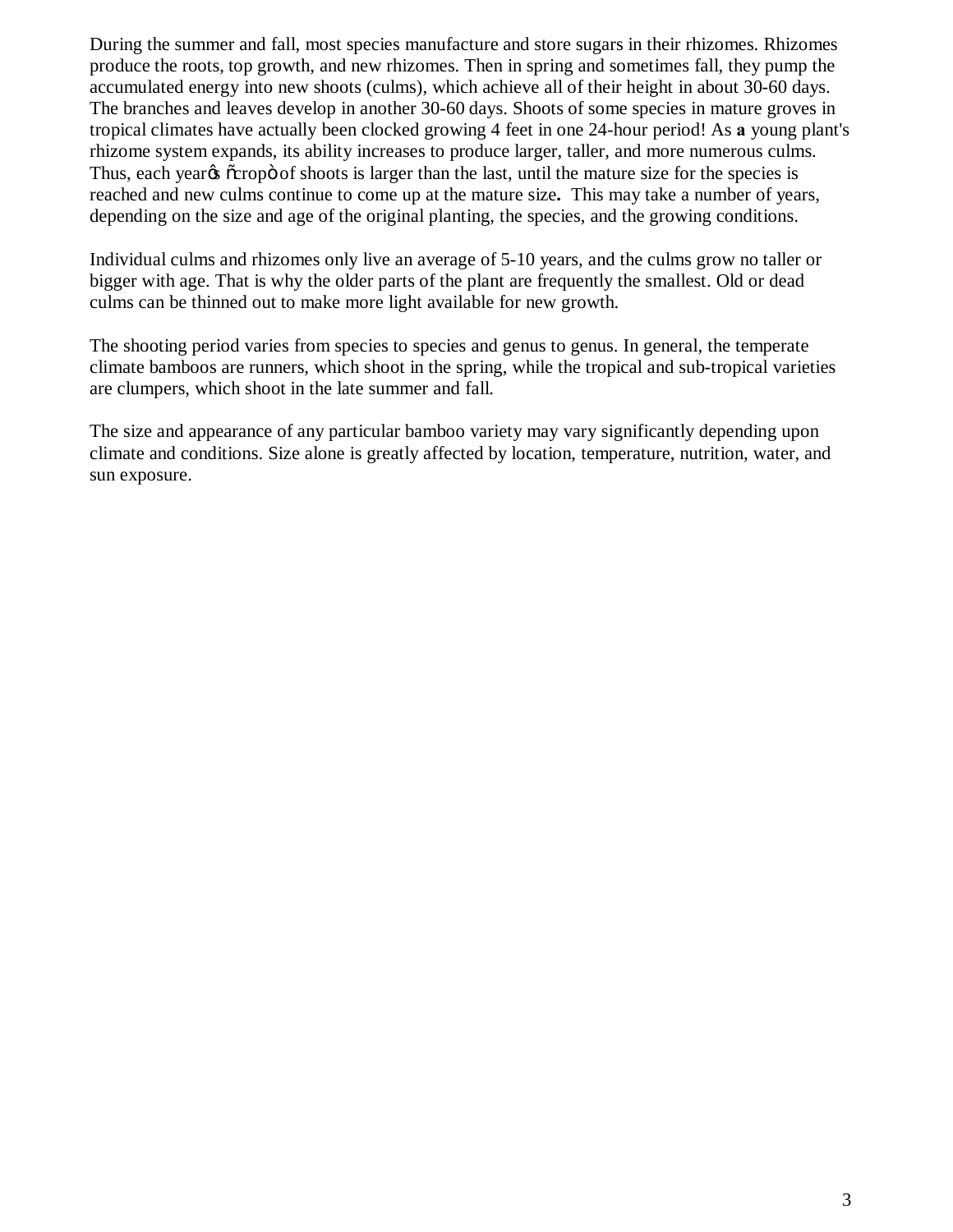# **Clumping and Running Bamboos**

There are two main types of bamboo: R*unning bamboos* (monopodial or leptomorph) are the ones that spread through the growth of long, horizontal roots, called rhizomes. C*lumping bamboos* (sympodial or pachymorph) have short roots and form discrete clumps which are noninvasive. There are also a few species of clumpers which have slightly longer roots (6-18 $\ddot{\text{o}}$ ), and we refer to these as *"open clumpers."* With a little knowledge and proper materials, running bamboos and open clumpers can be effectively contained. The information in this catalog will enable you to grow beautiful, well-behaved bamboo.

**Clumping** types have a very short root structure, are genetically *incapable* of expanding more than few inches a year and will generally form discrete clumps. The clumps slowly enlarge as new culms emerge every year, but may ultimately need to expand to anywhere from a 3 to 10 ft. diameter (or more, especially taller types) in order to reach their mature height, depending on species. The dense root system can exert strong pressure on structures in contact with it, and thus clumpers should be planted at some distance from fences, sidewalks, etc. Clumpers make excellent specimen plants and will also form very dense screens, but more slowly than runners. Except for the Fargesias, clumpers tend to be less cold-hardy than runners.

**Running** types spread variously, sending out underground runners, or rhizomes, which sometimes emerge far from the parent plant. Runners fill in the spaces between plantings faster, making them ideal for screens, hedges, and the popular open grove look. Runners may be easily contained, as described below, since the rhizomes grow sideways, typically at a depth of about 2-18 inches. Most are also very cold-hardy.

### **Runners vs Clumpers: Choosing the Best Type for Your Needs**

We provide here some tips and criteria for how to choose between runners and clumpers for a given purpose or planting location. These are very general guidelines and there can always be exceptions, depending on the situation.

#### **Runners are recommended for:**

- $\bullet$  Fast privacy screens with quick fill-in, in narrower spaces than clumpers.
- $\bullet$  Greatest height in the SF Bay Area 6 some species grow up to 50 feet. In more tropical climates, some giant timbers may reach 60-70 feet.
- Large open groves.
- Ground covers and erosion control.
- $\bullet$  Container planting.
- $\bullet$  Less expensive plants (but may require root barrier installation).
- Greater variety of of species to choose from.

#### **Runners are not recommended for:**

- $\bullet$  Situations where barrier installation is desirable but problematic (e.g. tree roots or on steep slopes)
- ® Where fear of invasiveness is insurmountable.

#### **Clumpers are recommended for:**

- $\bullet$  Dense screens (but slower to fill in).
- ® Height: Maximum SF Bay Area height is 30 ft, 40 ft. in some locations. Some of our giant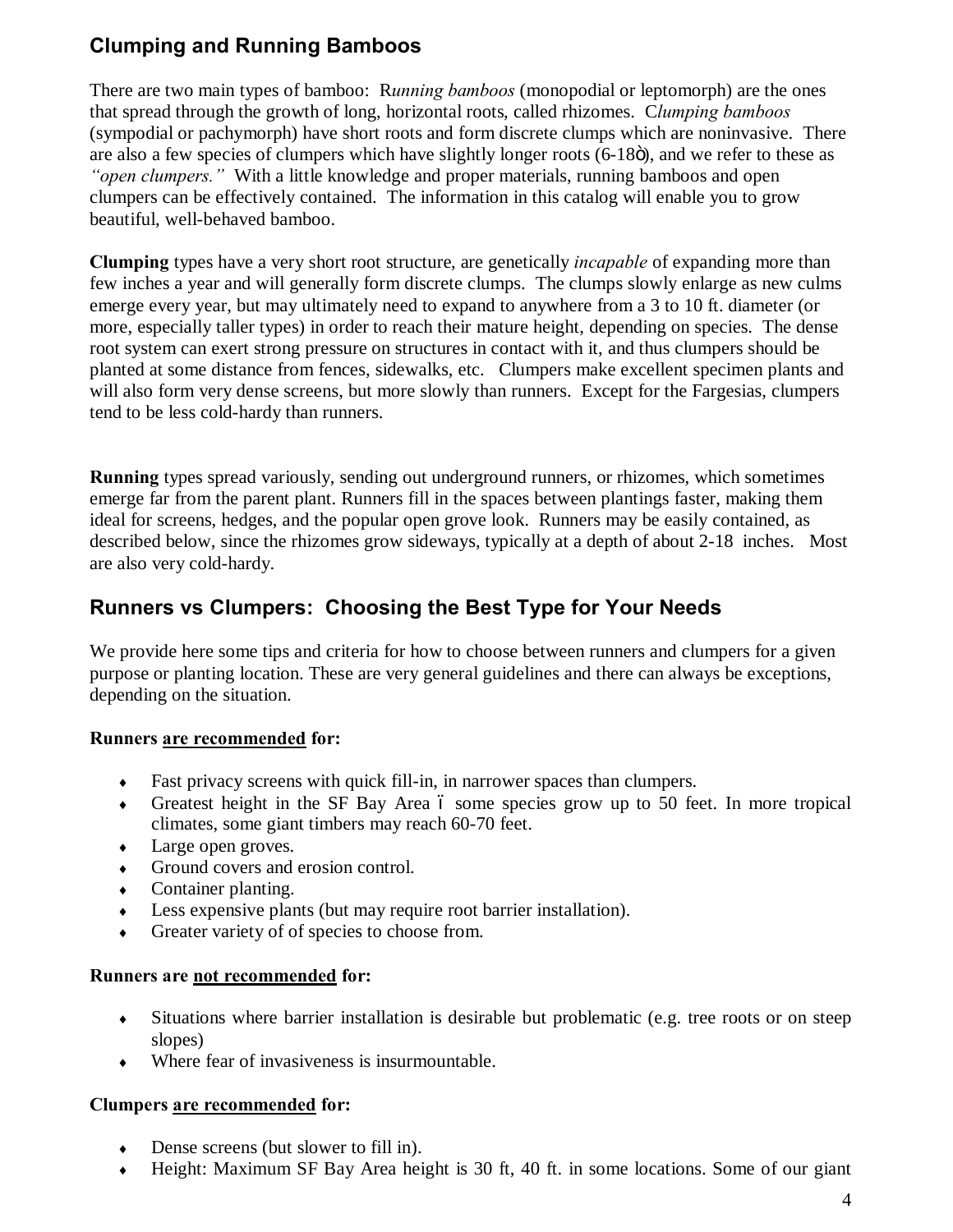timber clumpers may grow up to 55 ft. in tropical climates.

- Specimen plants and ornamental accents.
- $\bullet$  Wherever spreading is undesirable.
- ® Where root barrier installation is too expensive or difficult (e.g. tree roots or on steep slopes).
- ® Large, wide planting spaces or containers. Clumpers may need to expand to anywhere from a 3 to 10 ft. diameter, or more, in order reach their mature height, depending on species.

**Clumpers are not recommended for (**again, these are very general guidelines and there can always be exceptions, depending on the situation):

- $\bullet$  For fastest screens or fill-in. (They do gain height rapidly, however).
- ® Narrow planting beds or small or narrow containers, especially ceramic ones which can be broken by root pressure. Clumpers cannot easily adjust their circular shape to a long, narrow space, and height of culms may be limited if too small a space is allowed for the roots. Annual thinning can extend the length of time a clumper can grow in a small, contained space, however.
- Cold winter areas which receive lots of frost or temperatures below 20 degrees F. (except the Fargesias, which are hardy to  $620$  degrees).
- $\bullet$  For wide choice of species. There are fewer clumping species to choose from for any given micro climate or sun exposure, but there are some clumpers appropriate for almost every area. About 1/3 of the bamboo species are clumpers.

# **Containment of Bamboos**

#### **Runners:**

Runners should generally be contained if on a property line or in a small yard, even if bordered by surface structures such as brick or cement patio, cement sidewalk or driveway, or shallow walls. *The safest methods for containing running bamboos are:* 

#### 1) Planting in containers.

2) Installing high-density polyethylene plastic rhizome barrier, 40-60 mil thick and 22-34 inches deep, vertically around the perimeter of the area in which the bamboo is to be contained. This material is thicker than a credit card and comes on a 300 ft. roll in different widths, [24" x 40 mil,](http://bamboosourcery.com/products.cfm?id=27&row=1) [30"](http://bamboosourcery.com/products.cfm?id=48&row=2)  [x 40 mil,](http://bamboosourcery.com/products.cfm?id=48&row=2) [30" x 60 mil,](http://bamboosourcery.com/products.cfm?id=204&row=3) and [36" x 60 mil.](http://bamboosourcery.com/products.cfm?id=22&row=4) It can be cut to any length and installed in any shape desired. Even large plantings of bamboo can be surrounded with a single length of plastic, requiring only one seam. The polyethylene is superior to cement and metal (cement often develops cracks, and metal rusts and requires many seams), is less expensive, and can last 20-30 years when installed according to our [barrier installation instructions.](http://bamboosourcery.com/barrier_installation.cfm) We typically recommend using the 30 $\ddot{o}$  barrier for most plants in the Phyllostachys genus.

Note: When planting *along a fenceline*, if there is sufficient space it is advisable to leave an 18-24<sup>o</sup> corridor between the fence and the bamboo barrier to allow a space for maintenance along the back side of the planting area. Also, when planting on *very steep slopes or planting very large giant timber runners in soft, sandy soil*, it may be necessary to use a 360 deep barrier.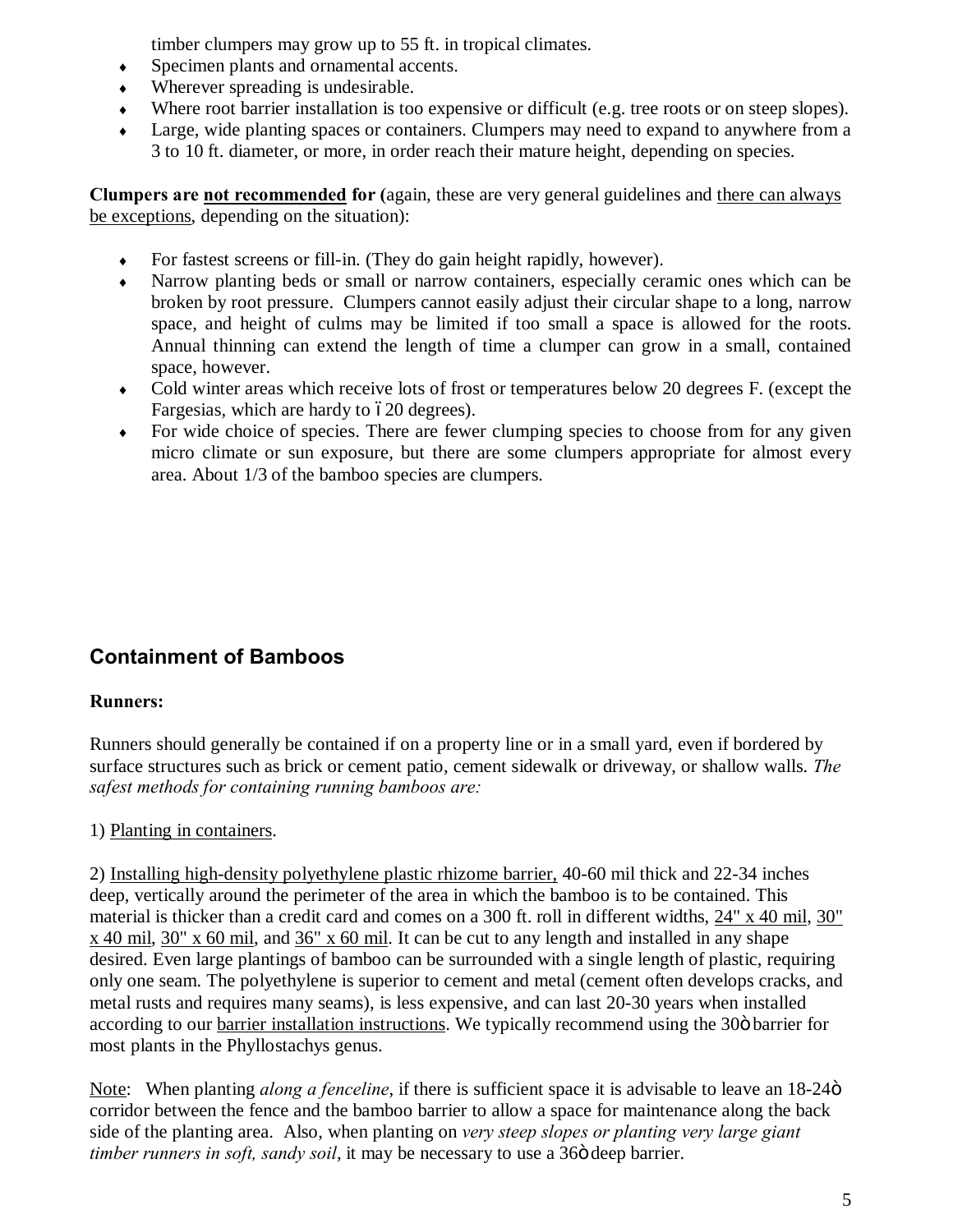*Less defined ways to contain runners are:*

#### 3) Water only the area in which the plants are wanted and nowhere

else within 10 to 20 feet (in climates that have several dry months).

Dry soils are a barrier to root growth. Spreading rhizomes require moisture and grow primarily during the warm summer months when most of the western states are dry. Cutting off new shoots coming up wherever they are not wanted complements and completes this method.

4) A water-filled stream or ditch can also effectively block the spread of bamboo, since rhizomes and roots cannot tolerate extended periods of saturation. Water need only be present for one season a year.

In some situations it is easiest to wait and see if there is going to be a problem before installing containment measures. Many species require 3 years of growth before they begin to spread. Some running bamboos behave as clumpers under certain circumstances, such as lack of exposure to sun or very cold winter temperatures. On a large property where invasion of neighboring land or other parts of a garden are not issues, one may simply let the rhizomes go where they wish and remove new cane shoots by breaking them off if they emerge in any areas where canes are not desired. The tender shoots of larger species may also be harvested for food when just breaking ground. Since the rhizomes generally grow quite shallow, usually within the top 12" of soil, roots may also be curbed annually by cutting with a shovel and pulling them out while still young. The hazards of bamboo cultivation are often overstated.

*We also occasionally remove unwanted bamboo free of charge if we have time and have a use for it. If further advice or clarification is needed, please call Bamboo Sourcery.* 

#### **Clumpers:**

With clumpers, it is not necessary or effective to surround the plant with a plastic root barrier. However, when selecting clumpers and planning the space, one must keep in mind that the root ball of a clumper must be allowed to reach a certain size in order to grow culms of a mature height. The circular space required may vary from  $3\phi$  to  $10\phi$  in diameter, or more, depending on size of species. Clumpers cannot adjust their circular shape to a long, narrow space, and height of culms may be limited if too small a space is allowed for the roots.

In addition, clumpers may be shaped and prevented from putting pressure on any surrounding structures (such as a fence or sidewalk) by removing new shoots at soil level when they begin to encroach more closely on those structures. It is advisable to plant a clumping bamboo  $2-4\phi$  from a fence to allow some room for growth, top spread, and space for maintenance between the bamboo and the fence.

### **Flowering of Bamboos**

One of the mysteries of bamboo is how some species are able to flower periodically all over the world at the same time. This is called  $\tilde{q}$  gregarious flowering. $\ddot{o}$  This was the case with Phyllostachys bambusoides when it flowered during the 1970's, as it has done every 120 years through recorded bamboo history. Being an important timber variety, records of its flowering go back many centuries. To our knowledge, no one yet knows what triggers the flowering. While the flowering of some bamboos is periodic, others seem to be triggered by environmental conditions such as drought or stress. We do not sell plants that we know to be going into "gregarious flowering" stage; however, we also do not have records adequate to predict when most species will flower. Flowering of the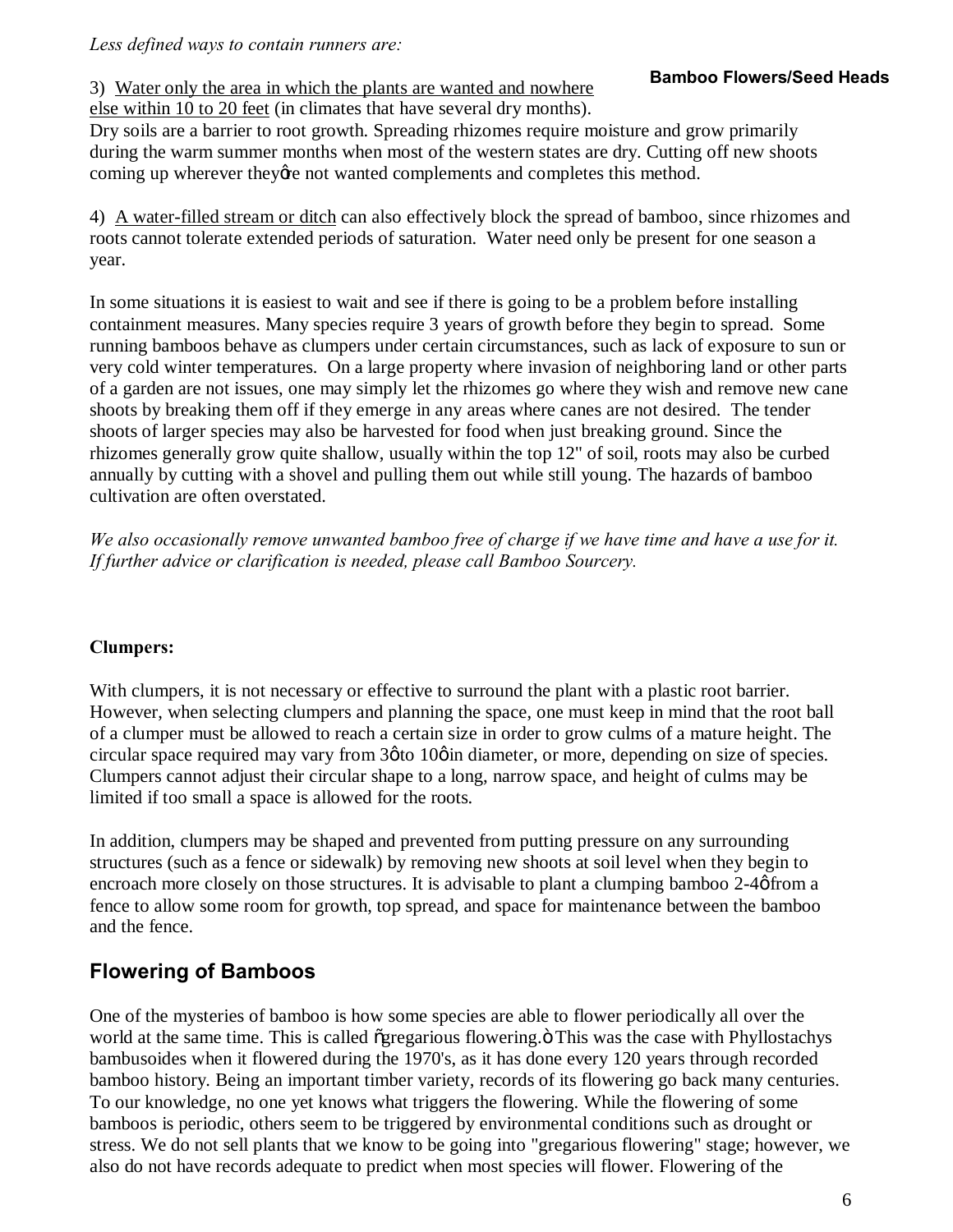individual plant may continue for 2 to 7 years and is often fatal; but with extra care and feeding, the mother plant may survive and just be smaller. In addition, the numerous seeds may be planted and will reproduce the mother plant identically, but may occasionally produce new and interesting variations. By the time the mother plant finishes flowering, you may already have new seedlings well on their way!

Bamboos belong to the grass family, and their flowers look a lot like the flowers of other grasses, usually nothing spectacular, but quite varied. Traditionally, botanists describe species on the basis of their flowers. Because the flowering interval of some bamboo species is so long, botanists in the field often have difficulty finding flowers and defining species on that basis. This sometimes results in multiple names for the same plant and a great deal of confusion. Promising genetic research and international cooperation should help clarify the situation.

### **How and When to Plant**

There are no hard and fast rules about planting bamboo. But we offer the following guidelines:

Bamboos grow best in rich, moist, well-drained soils. Often the addition of compost or other additives is beneficial (see section below). Place the plant at approximately the same soil level as it is in the pot, in a hole somewhat larger than the pot. After filling in around the plant, pack the soil firmly to eliminate air bubbles and soak thoroughly. Through the first year, make sure the plant remains moist but not waterlogged. Do not fertilize for the first 6 months. Plants have been fertilized at the nursery, and additional fertilizer at this point could shock the plant.

The best time to plant varies from area to area and species to species. In **cold winter** climates the best planting time is in the spring when likelihood of frost is past and when the ground can be worked. Bamboos do not develop their full cold-hardiness until well established, and planting in spring gives the plant a longer growing season to get established and develop its cold-hardiness before the next cold season. If planting in the late summer, we recommend planting even the most cold-hardy bamboos at least 3 months before first frost (although planting season may be somewhat extended by using frost covers). Thick mulch is recommended to protect the plants over the first winter regardless of when planted.

In **very hot summer climates**, the best planting times for bamboos are early spring and late fall. Bamboos will more readily establish themselves when weather is milder and rain is more likely. Mid-summer planting can sometimes be accomplished by using shade cloth to protect from intense sun.

In **mild climate** areas such as coastal California, it doesnot make as much difference, except for the least cold hardy clumpers, for which spring is still the best. Here every season has its advantages, with spring and summer offering the most active growing periods and fall, winter and spring sharing the rainy season.

# **Site and Soil Preparation**

Most bamboos grow best in deep, well-drained, fertile soils, and they generally prefer neutral to slightly acid soils. If your soil is deficient, the extra time and expense of improving it is usually well worth the effort.

*Sandy soils* and *alkaline soils* may be improved with the addition of organic materials such as compost, peat, manures, nitrolized sawdust, or bark chips. These materials help retain moisture, acidify the soil, and also provide nutrition to the plants. Acid fertilizers can also be added to compensate for extremely alkaline soils. For *overly acidic soils* with pH of 5.5 or lower, add lime to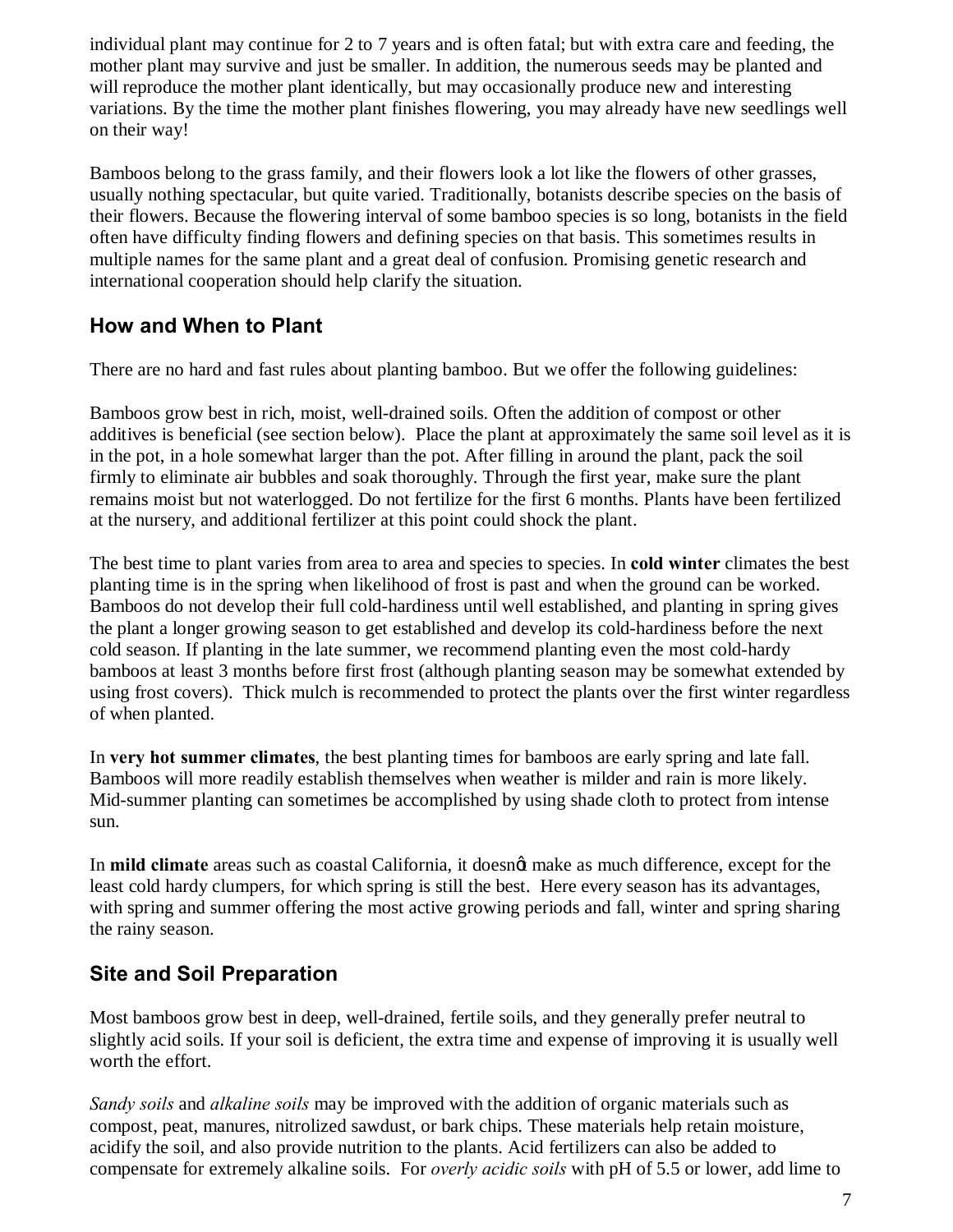reduce acidity to a pH or 6.0 - 7.0. *Clay soils* may be improved to provide better drainage with the addition of sand and organic materials. Most bamboos suffer root damage if submerged in water for several weeks. Drainage may also be improved by mounding the soil or ditching around the planting. Bamboos can be grown well in very shallow soils if adequate fertility and moisture are maintained. It the always a good idea to consult with your local nurseryman about how best to amend your local soils. (Note: If you have gophers in your area, be sure to read the section on  $\tilde{O}$ Pests $\ddot{o}$  before planting).

# **Potting Mixes**

If you plan to grow your bamboo in containers, make sure to use a good potting mix. Most commercial potting or nursery mixes are adequate as they are.

The soil you use should both drain well and retain moisture. Most mixes contain both organic and inorganic elements. Sand, volcanic cinders, and perlite are excellent stable inorganic components. Sand has the virtue of being cheap, while cinders and perlite not only promote good drainage but also hold water. Fir bark, compost, and peat are good organic components. In general, larger organic particles last longer before breaking down; therefore, drainage improves with larger particles, decreases with smaller ones. It may also be advantageous to add a small proportion of loam or clay for micronutrients. In a potting mix one basically looks for texture rather than nutrition, however. Nutrition is easy to supplement.

Repotting every third year is often helpful to keep the plant growing vigorously and looking its best. One may either repot it into a larger pot or divide the plant with a saw or hatchet. Annual pruning of old and dead wood will also improve the appearance and health of the plant.

### **Fertilizers for Bamboo**

It is not necessary to use brands listed here. Any fertilizer with roughly matching numbers is OK.

#### **Bamboo in the Ground:**

*Mar – Sep*: Turf Supreme Fertilizer, 16-6-8.High in nitrogen to keep leaves green. Use one cup per 64 sq. feet (8 oz per 8% 8%), applied once a month.

*Oct – Feb*: Apex Fertilizer, 6-20-20. For greater growth of roots and shoots. Use two cups per 64 sq. ft. (8 oz per  $8\phi x 8\phi$  area), applied every 6 weeks.

After plants in the ground reach the desired height & density, maintain with 16-6-8 twice a year in March & June.

Also highly recommended for plants in the ground is composted horse manure, which is the bamboo fertilizer of choice in Asia. Every other year we spread it about 4" deep in late fall to allow time for nitrogen conversion and use the rest of the year. For exceptionally tall growth, two applications per year may be used (early spring and late fall). During manure application years, additional chemical fertilizers are unnecessary. Use other manures if you have them available, but avoid nitrogen-hot ones, such as chicken and steer manure.

#### **Bamboo in Containers:**

*Year 'Round, Indoors or Outdoors:* Apex or Osmocote Fertilizer, 14-14-14 or 16-16-16, four to six month slow-release. Apply the following amounts once every four to six months:

1-gallon planter 6 1 Tbsp 5-gallon planter 6 2 Tbsp 15-gallon planter  $6\frac{1}{4}$  Cup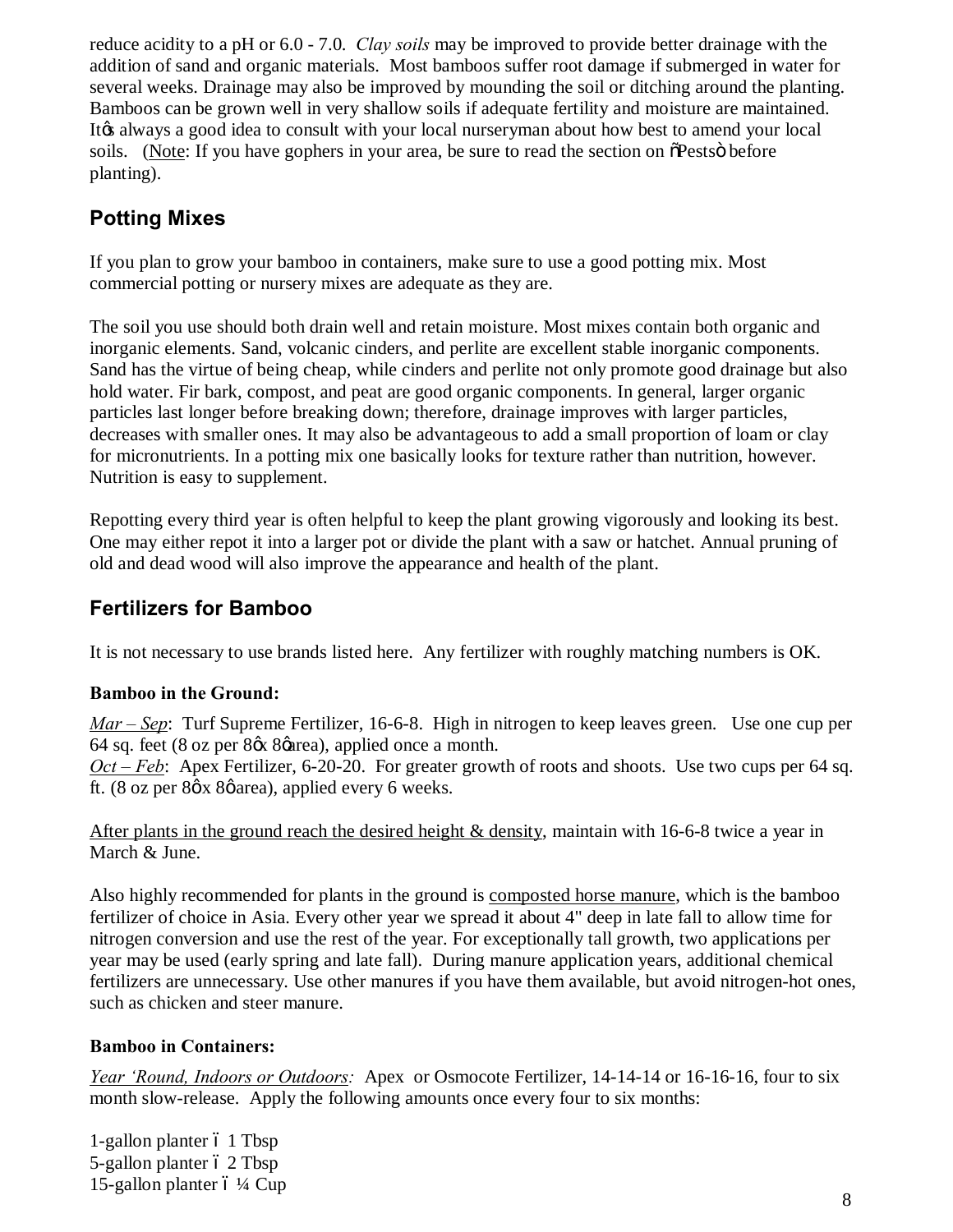25-gallon planter  $6\frac{1}{2}$  Cup  $3\phi$ x 3 $\phi$  planter 6 1 Cup

# **Watering of Bamboo**

First and foremost, keep your bamboo well watered. Bamboo likes plenty of deep watering - soaking down to at least 12 inches - and also good drainage. If you are keeping your plants in containers, or unable to transplant for a while, make sure the water is running out of the bottom of the pot each time you water. With ground plantings, a deep soaking less frequently is best, rather than a shallow watering every day. Then wait until the soil is just slightly damp - not wet, and not bone dry - before watering again. After the first few months, you can usually depend on a spray emitter irrigation system, using 2 to 4 high volume emitters per plant. (We do not recommend "drip" systems, as they do not emit a large enough volume of water and do not cover an area widely).

You will need to keep a close eye on your bamboo for a while to determine how much and how often to water in your particular microclimate, soil type and season. Occasionally, check moisture in the ground by digging down to a depth of at least 4 inches. If the soil is dry at 4 inches, water is not getting to the roots adequately. This is especially important during the first 2-3 months after transplanting. Also, as a rule of thumb, if the leaves are curling sideways (lengthwise) this means your bamboo is stressed and not getting enough water. If the leaves are drooping downward, your bamboo might be getting too much water and/or not enough drainage.

Also, in full sun, dry, windy or hot situations, it is ideal to spray the foliage with water once a day for an initial transition period of 2-4 weeks, and/or all summer in dry, hot climates. Regular overhead watering will reduce the amount of leaf drop during the transition, help your bamboo get established quickly, and increase its growth rate and ultimate height in dry climates.

# **Possible Bamboo Pests**

Bamboo doesn't have many pests, but the pests they do have can be unsightly, if not a serious problem, unless some simple steps are taken.

Gophers and Squirrels - In northern California we have an abundance of gophers and squirrels, who think tender new rhizomes, bamboo shoots, and even new branch buds are a delicacy. To protect the rhizomes from gophers, the best solution is to plant inside of a  $\frac{1}{4}$  inch mesh metal gopher basket (which can be purchased). By the time the basket has rusted away, your bamboo is usually large and well established, and gophers cannot do enough damage to seriously harm your bamboo. If you find that new shoots or new branch buds are being chewed up by squirrels or gophers, painting on tabasco sauce is quite effective! (It may leave permanent stains on culms, however).

Insects: Mites, Aphids, Mealy Bugs, Scale, & Ants - It is much easier to keep mites out of your bamboo than it is to get rid of them once they have established themselves. Therefore, inspect any new bamboo you import into your garden and clean thoroughly with a high-powered hose if there is any sign of mites. Also, mites live in grass, so make an effort to keep grasses away from the base of your bamboo.

The symptoms of mites are small, regular, bleached-looking spots on the leaves. If you look very closely at the underside of the leaves, you will also see a very fine white web. The mites themselves are silvery grey and so small it is hard to see them without a magnifying glass. Often mites and aphids can be found together, and the treatment for both is the same.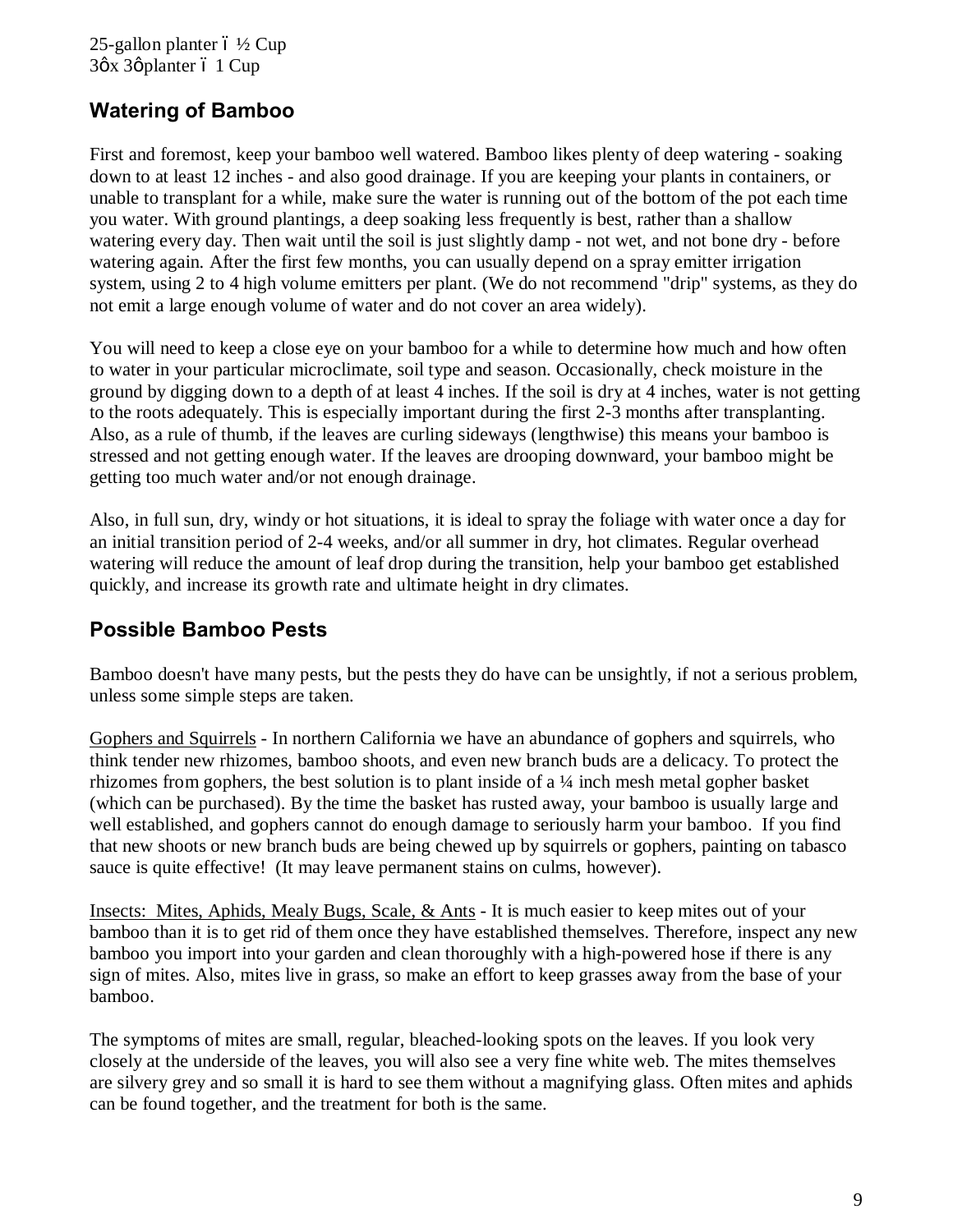Aphids are small crawling insects, either green or black in color. Mealy bugs appear usually in branch joints as little spots of "white cotton" which seem not to move at all. Scale looks like little, flat cones on branches and leaves, and are light colored when young, growing darker and more visible with age.

Aphids, mealy bugs and scale are sometimes accompanied by ants and/or sooty mold. These insects all produce a sticky secretion that can be eaten by ants, and sometimes a black sooty mold grows on it as well. So the presence of ants or sooty mold is often a sign of insect problems. The ants themselves do not harm the bamboo.

With the interests of the environment in mind, below you will find our approaches to insect problems, with the most environmentally friendly listed first:

- · If you have a pressure washer, use it once every week or two on the bamboo. This can be very effective against mites and other insects, and will not harm the leaves.
- Create an insecticidal soap made with Arm & Hammer laundry detergent (powder), using 1 tablespoon per 1 gal water in a sprayer. Apply no more than once every two weeks. It turns leaves somewhat yellow, but is our treatment of choice because of its high effectiveness and low toxicity to the environment.
- · Niem Oil: organic insecticide which kills mites, aphids, mealy bugs, white flies, and other insects. Follow directions on bottle, including all safety precautions. (Other oultra-fine oils can also be used).

If the above are not sufficiently effective and you have a large area of infested bamboo, you might consider the following more toxic substances:

- Malathion: kills pretty much all insects follow directions on bottle, including all safety precautions.
- · Avid: kills specifically only mites and leaf miners, no other insects or birds. Very expensive and hard to find in retail stores - follow directions on bottle, including all safety precautions.

Scale - In areas that do not get a good winter frost, scale can be a problem (sometimes in conjunction with ants which farm scale, and sometimes independent of them). There are good scale sprays available, so if you live in such an area and have discovered scale, visit your local garden store and get their recommendations.

Other possible pests - Bamboo in the West is a deer-proof plant. We have lots of deer here in Northern California, specifically the western mule deer, but have never had a problem with them. However, if bamboo is the only fodder for miles around they might eat it, especially tender new plants, and in that case deer fencing around your new bamboo plants is a good idea. In the eastern U.S., the white-tailed deer co-evolved with our one native American species of bamboo, Arundinaria gigantea, and developed a taste for bamboo; and therefore deer fencing is more imperative in the eastern states.

### **Bamboo Plant Selection (how to choose plants for your location)**

There are several factors involved in selecting the plants that will best suit your needs from the myriad of bamboos available. You will find the first four of the characteristics listed below described for each species on our Price Lists.

**Temperature**: Cold-hardiness, the lowest temperature tolerated by the root system of each species for 2-3 nights at a time, is listed on our Price Lists for each plant. (We tend not to use zone systems, since there are so many different systems). It to select bamboos that will tolerate temperatures well below what you we experienced in perhaps the last 10 years in order to ensure healthy plants long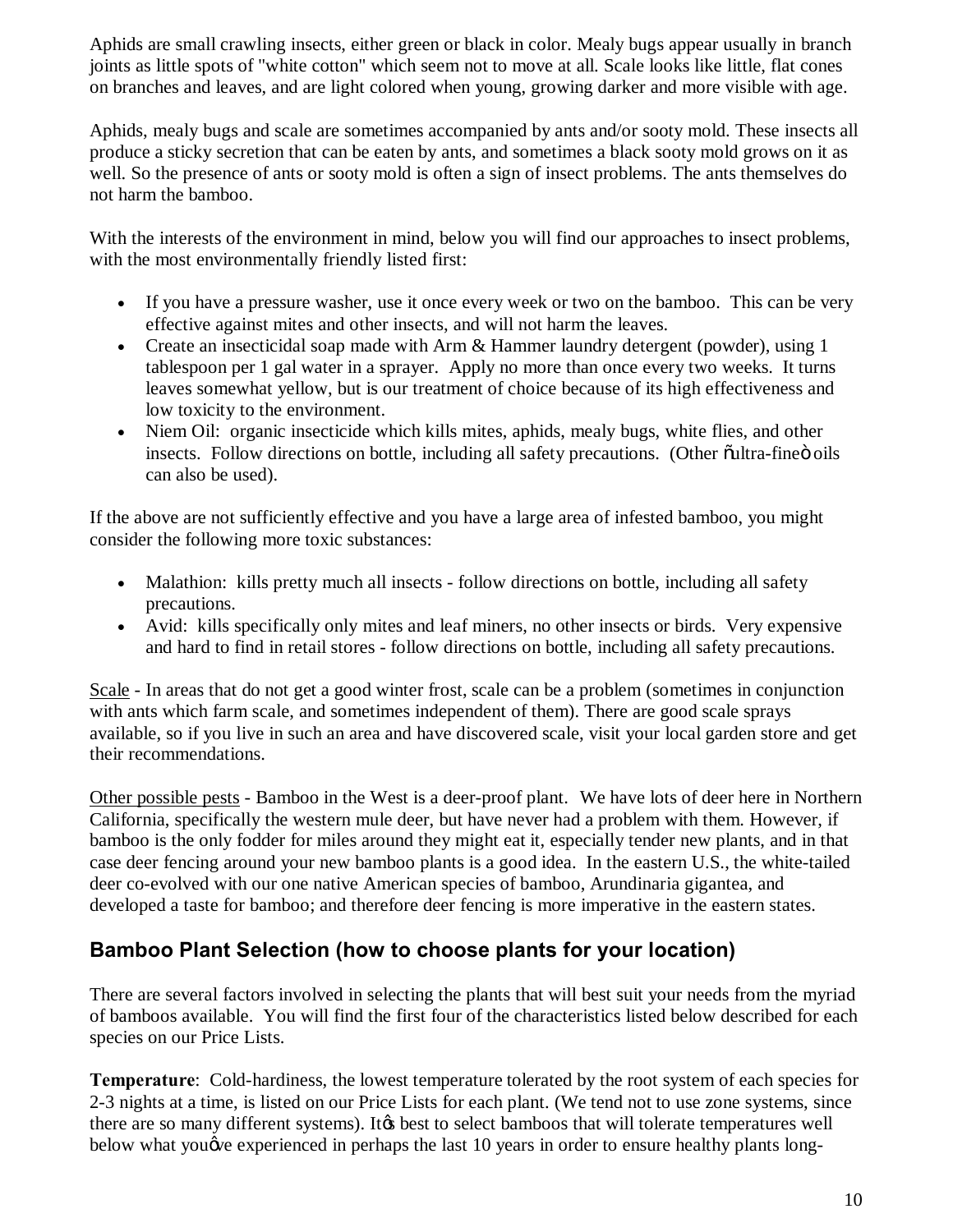term. The cold-hardiness rating generally represents the threshold for root death. Somewhat less cold temperatures may cause only leaf burn and the loss of some leaves. If the canes are not damaged, new leaves will bud out again when the weather warms up. Colder temperatures experienced for several nights may kill the tops or even whole canes, causing them to turn beige. The parts of canes which are dead will not produce new leaves and may be cut off. However, if the roots survive, they will produce new shoots (culms) in spring or summer. Cold-hardiness can be extended considerably by putting a very deep mulch over the bamboos in the fall.

A few plants may also suffer from summer heat, such as Fargesias and some Chusqueas, which do not tolerate hot summer nights (over 70 F).

**Sun:** Sun needs are listed on the Price Lists. Compare with the number of hours of direct sun which your plants will receive, and what part of the day they will be in sun. AM sun is cooler, but PM sun may be harsher, and is especially harsh in dry climates.

**Height & diameter:** Maximum height and diameter reached by each species in the *climate of origin* is listed in the Price Lists. This is the  $\ddot{\text{o}}$  known reference pointo universally used in the bamboo world. However, height and diameter are affected by all aspects of climate: high and low temperatures, sun/shade exposure, humidity/aridity, water supplied, length of growing season, etc. For example, for many of the bamboos humidity and warmth make them taller and larger in diameter; but aridity combined with cooler winters will prevent some plants from reaching their maximum size. Certain plants, when grown in northern California, reach 50% of the height they achieve in the climate of origin.

However, if your climate has hot, humid, long summers and stays well within the plant  $\alpha$  cold tolerance, the plant is located in an appropriate amount of sun or shade and will have year-round water, you can generally expect the maximum height. Height in relation to climate is somewhat predictable for most of the species, so if in doubt, check with us about height for a species in your climate.

**Running or clumping type:** Listed on the Price Lists. Read the section on *Runners & Clumpers* (above) and consider the advantages and disadvantages for you: clumpers grow tall faster and donet require root barrier, but spread wide more slowly and wongt get tall in very narrow spaces. Runners spread wide quickly to form screens, are less expensive, do better in narrow spaces, but sometimes require root barrier.

**Look desired:** There is amazing variety in bamboos to choose from. There are canes with colors, stripes, large/small diameters, exposed or covered with foliage. Leaves may be striped and variegated, yellow or white with green, long and thin, large and wide, or very small. Growth habit may be vertical & narrow, bushy & wide, weeping, arching at the top, dense or airy, etc. Selection is all a matter of taste and purpose. Read on in the *Species Description List* for more information and color photos. Keep in mind, also, that young plants may not immediately show colors and variegation when you receive them, but these features will become more prominent after the first year or two. And some features appear only in certain conditions and may not yet be present when you receive the plant. For example, red and purplish coloration of canes is only brought out by direct sun consistently hitting the canes themselves.

### **Regional Bamboo Recommendations**

We provide these suggestions to help you make your selections, however *no guarantee of success is implied*. The following recommendations are generalizations, and do not account for microclimatic differences. Before selecting a species for your garden, always check the temperature, sun/shade ratings, height, and running/clumping type, and take into account your humidity levels.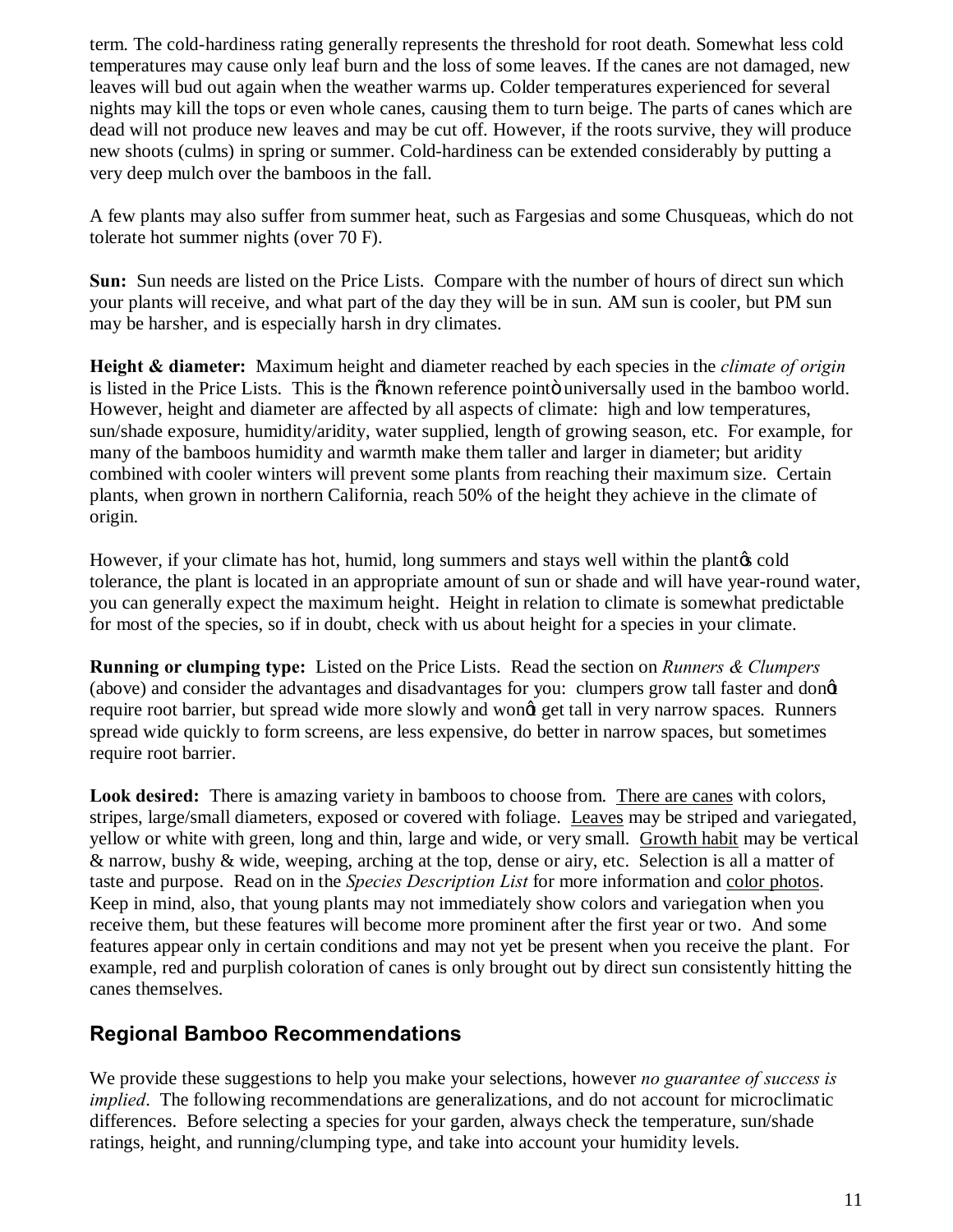#### **Far South (Tropical, semi-tropical, humid, warm year round, no frost)**

*Recommended*: Bambusas, Chusqueas, Dendrocalamus, Drepanostachyums, Himalayacalamus, and all Phyllostachys, including Ph. nigra -Henon,  $\phi$  except those noted below. Can plant any time of year.

*Not recommended*: All Phyllostachys nigras exept the Ph. nigra Henon, o and Semiarundinarias, which need cold winters and cooler summer nights to do well. Fargesias, Himalayacalamus hookerianus  $\delta$ Blue Bamboo,  $\ddot{o}$  and two of the Chusqueas, Ch. circinata and Ch. sulcata, will not do well in areas where the temperatures exceed 100 F. and summer nights are above 70 F.

#### **South East (Hot, humid summers, some winter frost and down to 10 F. in some areas)**

*Recommended*: Almost anything will grow in this area if minimum temperature rating of species is appropriate. It is one of the few areas that Phyllostachys heterocycla pubescens  $\delta M$ osoö grows well. All bamboos in this region are best planted in spring, to maximize growing season. In the fall, be sure to plant at least 3 months before your first frost. In colder areas, clumpers should be mulched before wintertime.

*Not recommended*: Fargesias, Himalayacalamus hookerianus  $\delta$ Blue Bamboo,  $\delta$  and two of the Chusqueas, Ch. circinata and Ch. Sulcata, will not do well in areas where the temperatures exceed 100 F. and summer nights are above 70 F.

#### **South West (Low desert, with hot dry summers and very light or no frost in winter)**

*Recommended*: Phyllostachys, Otateas, Bambusas and Semiarundinarias (except as noted below), Hibanobambusa, Pseudosasa japonica õArrow Bambooö and -Pleioblastoides,ø and most Pleioblastus species. Drepanostachyum sengteeanum, Borinda boliana, Chusquea nigricans, and Ch. pittieri may also do ok. In shade, Yushania, some Himalayacalamus, and other Drepanostachyum may be grown as well. All variegated forms of the above genera and dwarf forms of Pleioblastus should also be grown in shade only. It to best to plant in mild fall weather to give plants time to get established before hot summer temperatures and take advantage of winter rains. Shield plants from extreme heat, cold, and sun when first planted. They will also need frequent watering in this climate, probably daily in summer. All plants will look somewhat better if in a little shade some part of the day. Installation of misters to mist the foliage daily is an optional but useful aid to help plants get established, look their best and grow ultimately taller.

*Not recommended*: Fargesias, Sasas, Indocalamus, Bambusa multiplex -Silverstripe, øB. vulgaris vittata, Himalayacalamus hookerianus "Blue Bamboo," Semiarundinaria fastuosa, and the two Chusqueas circinata and sulcata.

#### **High Desert (Hot, dry summers, cool nights, cold winters)**

*Recommended*: Phyllostachys, but all will grow shorter. Pleioblastus, Semiarundinarias (except as noted below), Sasella masamuneana albostriata, Psuedosasa japonica õArrow Bambooö and  $\exists$ Pleioblastoides, $\emptyset$  and Hibanobambusas. Be sure to check that the temperature rating for the species is appropriate for your area. Chusquea nigricans may do all right, but there are no other clumpers that will do well in this climate. All variegated forms of the above genera and dwarf forms of Pleioblastus should be grown in shade only. Early spring after danger of frost is past is the best time to plant, in order to allow them to get established before the extreme heat arrives, and it to good to shelter plants from extreme heat, cold, or sun when first planted. Plants in this climate will need frequent watering, probably daily in summer. All plants will look somewhat better if in shade some part of the day.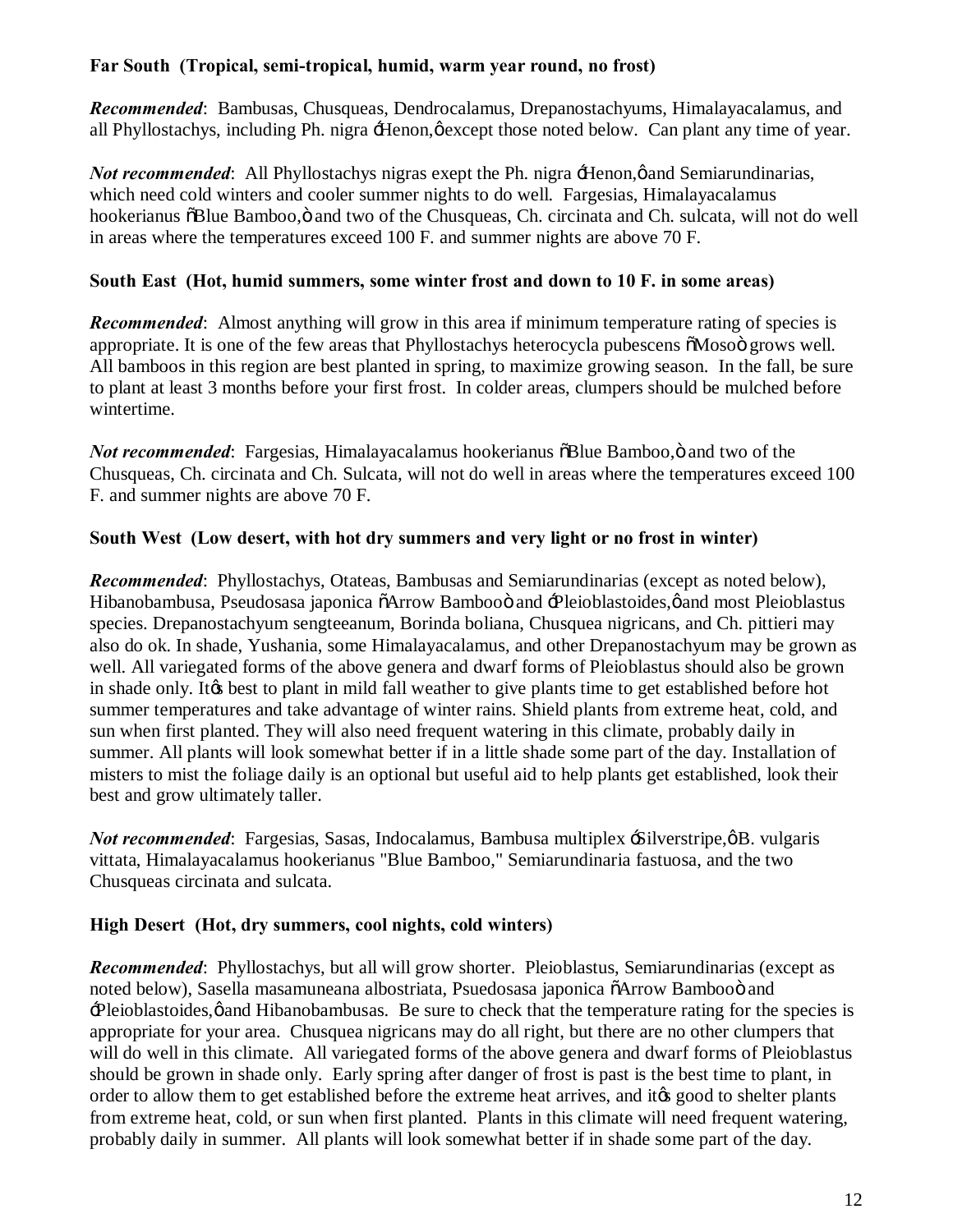Installation of misters to mist the foliage daily is an optional but useful aid to help plants get established, look their best and grow ultimately taller.

*Not recommended*: Bambusas, Fargesias, Sasas, Indocalamus, Semiarundinaria fastuosa.

#### **North (Cold winters down to 0 to –20 F.)**

*Recommended*: All Fargesias are a good choice (shade plants which are native to high mountain environments). Also many Phyllostachys, with bissetii, nuda, rubromarginata being among the most cold-hardy; Pleioblastus, particularly simonii and simonii heterophyllus; many Semiarundinarias and Sasas. Be sure to check that the temperature rating for the species is appropriate for your area. Spring is the best planting season, allowing the whole growing season to get established before the next winter. In fall, plant at least 3 months before first frost. Mulching deeply in the cold season is also important, using 12 $\ddot{o}$  or more of wood shavings, leaves, or hay and then removing the mulch in the spring. Some plants may freeze back in winter, but if mulched deeply will shoot up again in the spring. In the coldest regions mature heights will be lower.

*Not recommended*: any plants *not* designated to be cold-hardy enough for your lowest nighttime winter temperatures.

**Near Ocean (At least 200' away from water, with salt laden air, but not salt spray)** In general, bamboo does not like salt laden air and is prone to leaf tip burn. However, the following bamboos are relatively more salt tolerant.

**Recommended:** Assuming the species of temperature rating is appropriate for your area, some good choices are the Bambusas, Otatea acuminata, Pseudosasa japonica, Chimonobambusa quadrangularis, Semiarundinaria fastuosa, Pleioblastus hindsii, Pl. gramineus, Pl. simonii and simonii heterophyllus. (Certain other families of bamboo can grow here but are much more vulnerable to leaf tip burn: Phyllostachys, Dendrocalamus, Fargesias and some Chusqueas, such as Ch. pittieri, sulcata, circinata, foliosa, and the culeous).

#### **West Coast**

This region has many highly varied microclimates, and thus can sustain a multitude of bamboo species. Hot and dry climates may choose from recommendations made for the southwest or high desert, colder mountain climates from the northern recommendations, etc. *Again, always make sure your temperatures, sun exposure, sun-shade, and humidity are appropriate for any particular species you may choose*. One nice feature is that Bamboo in the West is a deer-proof plant! Because there is no bamboo native to the west coast and the deer did not co-evolve with it, they will not eat bamboo unless it is the only fodder for miles around.

#### **Bamboo Indoors**

Bamboos can sometimes be successfully and beautifully grown indoors, but only if you have a very green thumb and can give them adequate light, humidity, moving fresh air, and attentive observation and care. Also, because indoor environments are usually less than ideal, rotating your plants outdoors in mild conditions is often a wise practice for their long-term health. It is very important to read and apply *all of the following guidelines* if you want your bamboo houseplants to look healthy and beautiful for more than a few months. We provide no guarantee for plants placed in indoor environments, but if you are feeling adventurous and have a good green thumb, read on!

**Humidity:** Bamboos need *high ambient moisture levels*. Daily misting is recommended to compensate for the lower humidity of most interiors, especially while winter heating is in use.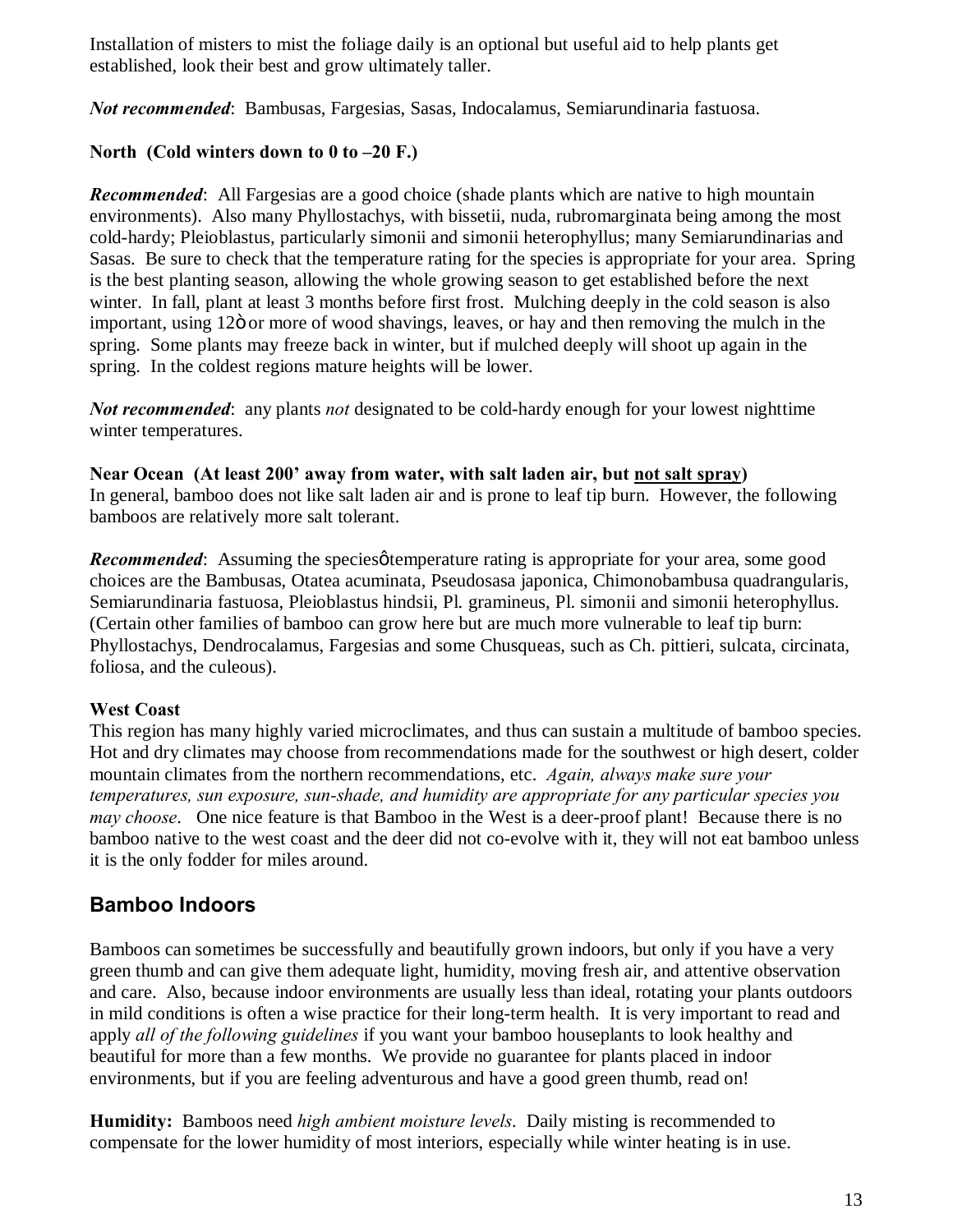Humidity may also be provided by placing a small fountain or humidifier nearby. It to keep plants in cooler locations and away from heaters.

**Light:** Bamboos do best indoors with *at least all day bright indirect natural light*. Most will do better with a few hours of *direct sun*. The less light, the slower growth will be. Also, severe leaf drop may occur as a plant adjusts to less light and ambient moisture. If this occurs, often the plant will grow new leaves which are more acclimated to the indoor conditions. Please check the Sun/Shade Ratings on the next page (or on our Price Lists for other plants that interest you).

**Soil:** We recommend a *"light" potting mix,* consisting of 1/3 soil, 1/3 peat moss, and 1/3 perlite in order provide excellent drainage and enable the soil to aerate and dry out more quickly after watering, to prevent root rot. If you also place a layer of gravel in the bottom of your pot (which must have holes for drainage, of course), you can place the pot in a saucer of water. Without the layer of gravel, the pot must be raised up to keep it out of the water that collects in the saucer.

**Watering:** For the same reasons, close attention to watering is very important for bamboos kept indoors. They should be *watered in small amounts*, deeply enough that roots are kept moist (a little water should run out the bottom), but not so much that the soil stays soggy for days. The top 2-3 inches of soil should be allowed to dry out before watering again. Below the 4 $\ddot{o}$  depth, soil should be lightly moist around the roots at all times.

**Air movement:** We have found it very helpful to have *some air flow* in the area with your indoor bamboo, fresh air from outdoors, if possible. For this reason, entryways or rooms with windows near the plants that can be kept partially open seem to work best.

**Fertilizer:** For container-grown bamboos, we like the *slow-release fertilizers* supplemented with trace minerals. We use Apex 14-14-14 (a product similar to Osmocote 14-12-14), with a 4-6 month release rate, depending on temperature. Dosage depends on size of container: 1 gal  $6$  1 Tbsp, 3 gal  $6$  2 T, 15 gal  $6$  4 T, 25 gal  $6\frac{1}{2}$  C, etc.

**Height:** Indoors, bamboos generally grow only a *fraction of their maximum height and diameter*, so we recommend that you buy a plant that is already as close as possible to the size you ultimately want.

**Troubleshooting:** *Yellowing leaves* usually indicate either too little or too much water. If there is too much water and the roots are rotting, the leaves may look pale and droopy. Too little water may cause leaves to have brown tips, curl up, look dry and yellow, and begin to drop. The roots may have dried out just once or are root-bound and not absorbing water well. When under- or over-watering is corrected quickly, the plant will often re-leaf in a month or two and be healthy. Dig down 3-4 $\ddot{o}$  into the soil frequently to monitor moisture. Root-bound plants may be placed in a large saucer of water for a half-hour or so to soak up water from the bottom.

Bamboos grown indoors are more vulnerable to *insect pests and disease*, as they are generally more stressed than they would be outdoors. Insects may be treated with the usual sprays (best applied outdoors). If the plant is small, simply washing the leaves under running water can be effective. (Please also see section on Possible Pests, above).

# **Indoor Plant Selection**

Almost any bamboo can be grown indoors given sufficient expertise and attention. But the following are some bamboos that are more likely to do well indoors, under the conditions indicated: good light, high humidity, moving fresh air, proper watering, regular fertilizer, and attentive observation and care.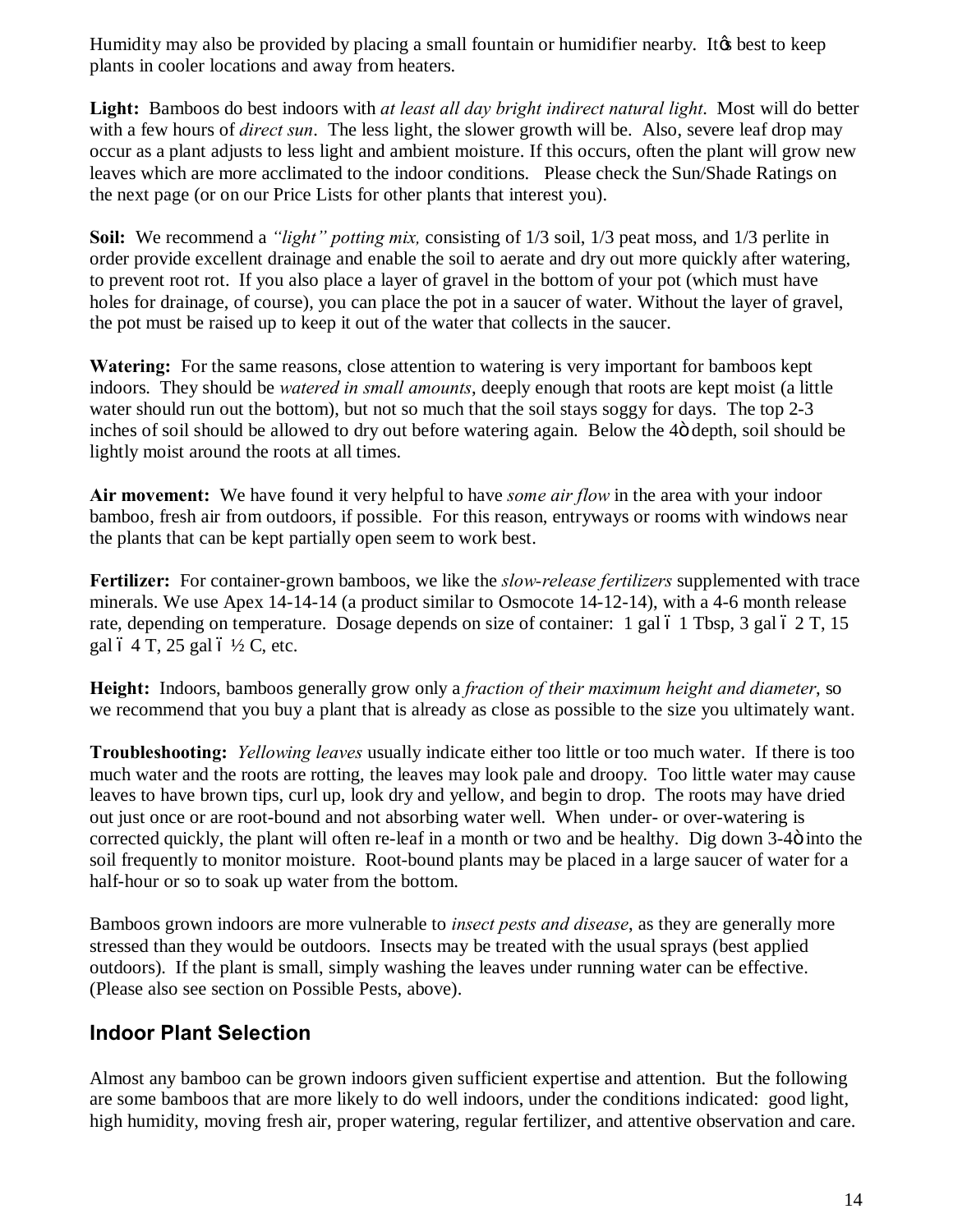| <b>Plant</b><br>Code                                                                                                             | <b>Bamboo Species</b>                                                                                                                                                                                                                                                         | Light<br><b>Requirements:</b><br>$1-$<br>Deep shade<br>2-<br>$3-$<br>Bright light<br>4-<br>$1/2$ d am sun<br>$5-$<br>$1/2$ day pm<br>Full sun | Running/<br>Clumping<br><b>Type</b>                                                                         |
|----------------------------------------------------------------------------------------------------------------------------------|-------------------------------------------------------------------------------------------------------------------------------------------------------------------------------------------------------------------------------------------------------------------------------|-----------------------------------------------------------------------------------------------------------------------------------------------|-------------------------------------------------------------------------------------------------------------|
|                                                                                                                                  | <b>Most Hardy, Least Fussy</b>                                                                                                                                                                                                                                                |                                                                                                                                               |                                                                                                             |
| <b>BMA</b><br><b>BTU</b><br><b>BVE</b><br><b>BVUV</b><br><b>CHCI</b><br><b>CHCO</b><br><b>CHPJ</b><br><b>CHSU</b><br><b>OAAZ</b> | Bambusa malingensis<br>Bambusa tuldoides<br>Bambusa ventricosa "Buddhaq Belly"<br>Bambusa vulgaris 'vittata' "Painted B."<br>Chusquea circinata<br>Chusquea coronalis<br>Chusquea pittieri<br>Chusquea sulcata<br>Otatea acuminata aztecorum "Mex. Weeping"                   | $2 - 5$<br>$2 - 5$<br>$2 - 5$<br>$2 - 5$<br>$2 - 4$<br>$2 - 5$<br>$2 - 4$<br>$2 - 5$<br>$2 - 5$                                               | C<br>C<br>$\mathsf C$<br>$\mathsf{C}$<br>$\mathsf C$<br>$\mathsf{C}$<br>C<br>$\mathsf{C}$<br>$\overline{C}$ |
|                                                                                                                                  | <b>More Care Required</b>                                                                                                                                                                                                                                                     |                                                                                                                                               |                                                                                                             |
| <b>BRF</b><br><b>HCFD</b><br><b>INLA</b><br><b>INT</b><br><b>SBMS</b><br><b>SHK</b><br><b>TAR</b><br><b>YUC</b>                  | Fargesia fungosa<br>Drepanostachyum hookerianum "Red"<br>Indocalamus latifolius<br>Indocalamus tessellatus (Sasa tessellata)<br>Sasaella masamuneana 'Albostriata'<br>Shibataea kumasaca<br>Thamnocalamus aristatus<br>Yushania chungii                                       | $2 - 4$<br>$2 - 4$<br>$1 - 3$<br>$1 - 3$<br>$3 - 4$<br>$2 - 3$<br>$2 - 4$<br>$2 - 4$                                                          | С<br>С<br>R<br>R<br>R<br>R<br>C<br>C                                                                        |
|                                                                                                                                  | More Care, and only with Moving Air                                                                                                                                                                                                                                           |                                                                                                                                               |                                                                                                             |
| <b>HBTS</b><br><b>INLO</b><br><b>HCA</b><br><b>PLCM</b><br><b>PLSH</b><br>PSJ<br><b>PSJT</b><br><b>SAPN</b>                      | Hibanobambusa tranquilans 'Shiroshima'<br>Indocalamus longiauritus<br>Neomicrocalamus microphyllus<br>Pleioblastus chino murakamianus<br>Pleioblastus shibuyanus 'Tsuboi'<br>Pseudosasa japonica "Arrow Bamboo"<br>Pseudosasa japonica 'Tsutsumiana'<br>Sasa palmata nebulosa | $3-5$<br>$2 - 4$<br>$3 - 4$<br>2-4<br>$3 - 5$<br>$3 - 4$<br>$3 - 4$<br>$2 - 5$                                                                | R<br>R<br>С<br>R<br>R<br>R<br>R<br>R                                                                        |

#### **Books**

*American Bamboo - by Judziewicz, Clark, Londono, & Stern.* Few people realize that nearly half of the world $\alpha$  1,200 species of bamboo are native to North and South America and the Caribbean, and that they are more diverse than their Asian counterparts. This book draws on two decades of fieldwork and covers current knowledge of plant structure, ecology, human uses, conservation value, evolution, and diversity of the forty-one genera of American woody and herbaceous bamboos. Generously illustrated with color photos and line drawings. Hardbound,  $7\ddot{\text{o}}$  x 10 $\ddot{\text{o}}$ , 376 pages,.

YUANP Yushania anceps 'Pitt White' 2-3 O

*Bamboo – A Material for Landscape and Garden Design – by Jan Oprins, Harry van Trier, et al*. A large book with spectacular photos, touching on a broad sweep of bamboo-related topics written by several expert contributors: bamboo morphology, cultivation and propagation; environment benefits of bamboo; the diverse uses for bamboo in landscaping, construction, crafts, and cooking; and descriptions of selected species. Jan Oprins is the owner of Oprins Plant, a large scale plant production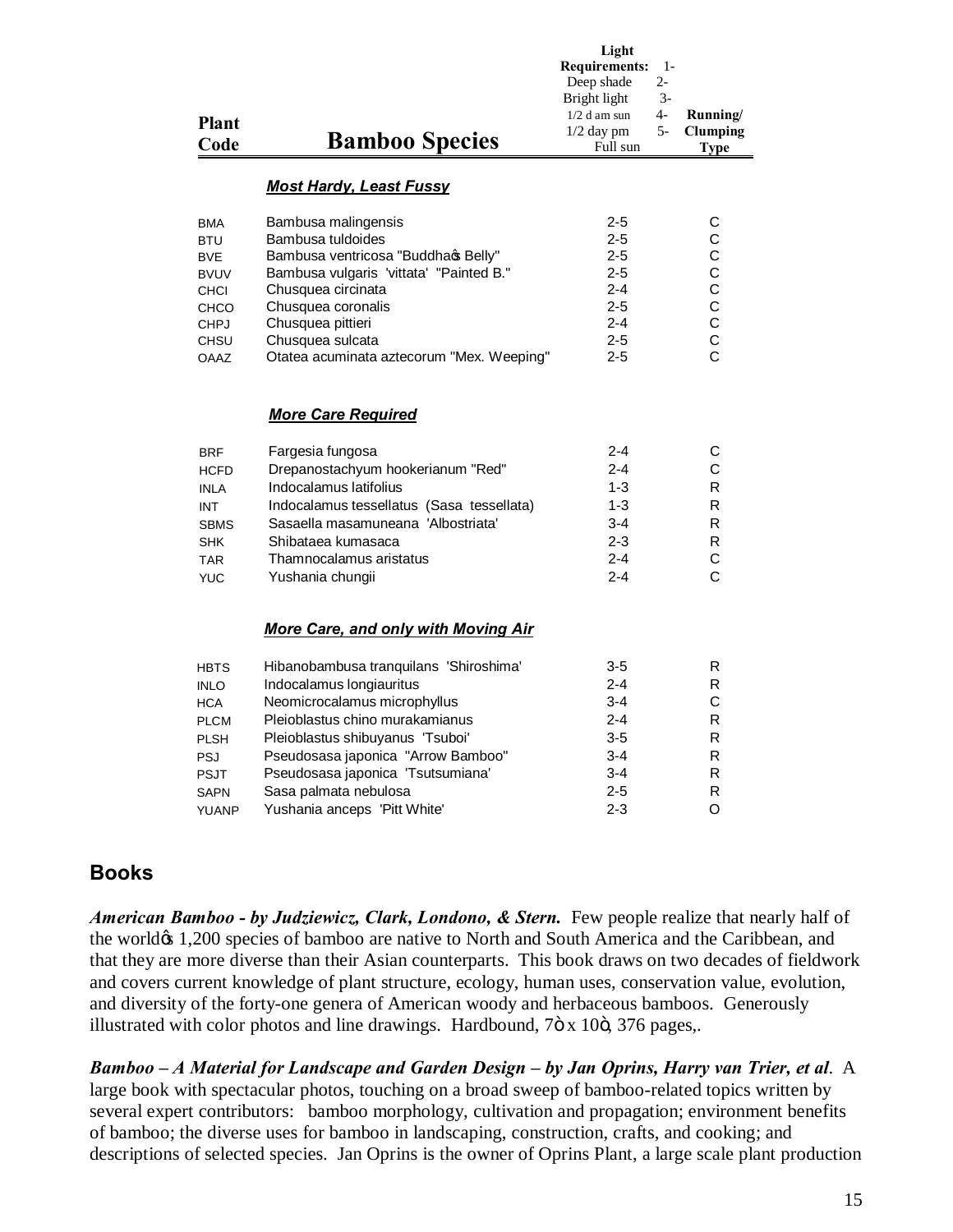company in Europe which specializes in  $\ddot{\text{o}}$  in-vitro micropropagation,  $\ddot{\text{o}}$  and the extensive discussion of micropropagation and large scale uses of bamboo is unique to this book. Hardbound, 143 pages, 13  $\frac{1}{2}$ ö x 10ö.

*Bamboo for Gardens - by Ted Jordan Meredith.* An excellent multifaceted treatment of bamboos, covering origins, history, structure, cultivation, propagation, landscaping, and insights into plant selection. Half the book is an encyclopedia of over 300 bamboos with detailed descriptions and color photos, many of which were taken at Bamboo Sourcery, and also including an unusually large section on Chusqueas. A wonderful book for the home gardner and professional grower alike. Hardbound, 406 pages, 8" x 11".

*Bamboo in Japan – by Nancy Moore Bess.* A stunning collection of photos and essays takes readers on a tour of bamboo in Japan, illustrating its uses in art and architecture, textile designs, furniture, crafts, foods, gardening and the home. Nowhere is bamboo used more elegantly and distinctively than in Japan, where its presence touches every part of daily life, even reaching into language, literature and ritual. Over 250 photographs and illustrations. Hardcover, 220 pages, 9" x 11".

*Bamboo Rediscovered - by Victor Cusack.* Growing and using non-invasive, clumping bamboo. Covers species selection, timber plantations, furniture, housing, fencing, food, and musical instruments. Contains b/w photos & many excellent scale drawings. 95 pages, 8½ö x 11ö, soft cover.

*Bamboo Building & Culture – by Darrell DeBoer.* Treatise on modern uses of bamboo in buildings and architecture, generously sprinkled with color photos. Discusses the fabulous designs of Simon Velez, et al, structural qualities of bamboo, building codes, joinery, cultivation, etc. Soft cover xerox.

*Bamboo Style - by Gale Beth Goldberg*. An exciting review of the aesthetic uses of bamboo in houses, gardens, art & architecture in all parts of the world, including both traditional and contemporary designs, beautifully illustrated with dozens of color photos. A wonderful inspiration for homeowners, designers, and craftsmen. Includes a 20-page Sourcebook listing suppliers, designers, workshops, craftspeople, nurseries, gardens, etc. Hardbound,  $170$  pages,  $8\frac{1}{2}$  $\alpha$  x  $10\frac{1}{2}$  $\alpha$ .

*Bamboo Sourcery Catalog – by Gerald Bol et al.* Bamboo Sourcery informational catalog (the one yought reading right now), with cultivation instructions and descriptions of approximately 150 bamboos. May also be printed directly from our website: www.bamboosourcery.com.

*Bamboos, The – by F.A. McClure.* Reprint of landmark book on morphology and propagation of bamboos. Originally published in 1966, this book still provides the best general overview of the subject today. Paperback, 345 pages, 6ö x 9ö, 130 b/w illustrations.

*Building Bamboo Fences – by Isao Yoshikawa.* A unique how-to book, showcasing 20 traditional Japanese bamboo fence styles in color photographs and detailed instructional diagrams, illustrating bamboo working techniques, ties and knots, and joinery. Complete with information about materials, history and classification of Japanese fences and a glossary of Japanese terminology. Softcover, 141 pages,  $7\frac{1}{2}$ ö x 10ö.

*A Compendium of Chinese Bamboo – by Shilin, Naixun, Maoyi.* This is one of the most complete monographs in the field of bamboo research. Hardbound book filled with over 400 beautiful color photographs of 31 genera, 209 species, and 50 varieties and forms. A reference for taxonomists, arboriculturists, bamboo professionals and all bamboo lovers. Hardbound, 241 pages, 8 ½ is x 11 ½ is.

*The Craft & Art of Bamboo – by Carol Stangler*  $(2^{nd}$  edition, now available!). Contains detailed instructions for creating 30 elegant projects, including Japanese fences, gates and screens, and many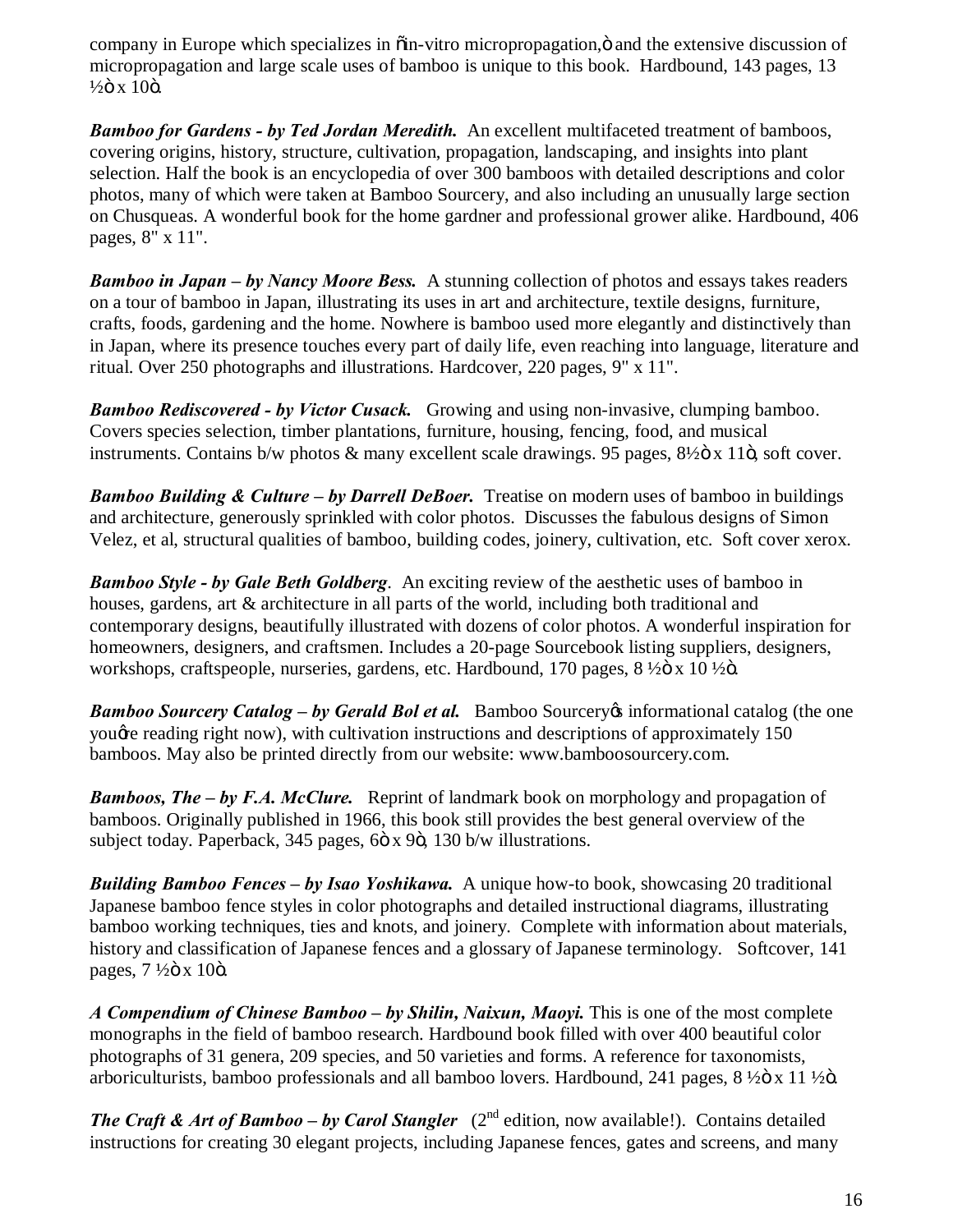home and garden accents. Provides information on harvesting, purchasing, finishing and preservation of bamboos, along with a list of materials, tools and supplies for each project. Includes over 200 photographs, 25 illustrations, and a list of suppliers. Softcover, 157 pages,  $8\frac{1}{2}x$  10 $\ddot{o}$ . HIGHLY RECOMMENDED.

*Farming Bamboo – by Daphne Lewis & Carol Miles.* Finally! A great book on commercial farming of bamboo! Takes the reader from planting through harvest and marketing of poles and shoots, with fine detail about propagation, maintenance and care, containment, pest management, suggested field layout, and various uses of bamboo, including uses as food for animals and humans. Suggests and describes species for use in the northeastern U.S. Softcover,  $8\frac{1}{2}$ " x  $11$ ", 204 pages.

*General Catalog – Nurseries of the Bambouseraie.* 81 varieties of bamboo listed and illustrated with color photos, generally showing both close up and distant angles. Useful at-a-glance information on cultivation and use of temperate climate bamboos. This booklet with its color photos complements our own catalog by illustrating much of what we offer. Paperback, 93 pages, 5 $\ddot{\text{o}}$  x 11  $\frac{1}{2}$ . C[onversion list](http://www.bamboosourcery.com/bambconv.doc) to Bamboo Sourcery plant names is available.

*Grow Your Own House – by Simon Velez.* Depicted in full-page color photos and text, this book illustrates the spectacular bamboo architecture of Simon Velez of Colombia, arguably the most renowned architect using bamboo today. Velez $\alpha$ s impressive engineering achievements are manifested in generously overhanging roofs, ingenious loadbearing structures, sophisticated joints, and an innovative combination of materials. Featured is the bamboo pavilion for the ZERI Foundation at Expo 2000. Published by the Vitra Design Museum of France, the book also includes illustrations of a variety of bamboo structures and products from around the world. Softcover, 254 pages, 9½ö x 11½ö.

*Hardy Bamboos, Taming the Dragon – by Paul Whittaker.* Besieged by winter wet, summer drought and drying winds, Paul Whittaker's garden has been a rigorous testing ground for the handpicked selection of hardy bamboos presented in this book. In addition to all the basics about bamboo, the book contains extensive plant descriptions covering 140 pages, propagation techniques, and a discussion of hardiness in both the U.S. and U.K., all illustrated very generously with color photos and diagrams. Quite unique are the 13 pages listing specific plants which exhibit certain qualities, such as variegation, color, or unusual culm shapes, and plants for for specific applications. A distillation of 20 years of hands-on growing experience, this is the ultimate bamboo reference book for cool-climate gardeners. Hardbound, 300 pages,  $10\frac{1}{20} \times 7\frac{1}{2}$ ".

*Ornamental Bamboos – by David Crompton.* A gardener's guide to nearly 200 ornamental bamboos, based on the author's long experience in a cool-temperature climate in Hampshire, England, where his nursery holds the national Collection of Bamboos for the U.K. Emphasis is on the unique qualities of bamboo, uses for bamboo, and plants recommendated for specific landscaping purposes. 171 pages of species descriptions, generously sprinkled with color photos. Hardbound, 8" x 10".

*Pocket Guide to Bamboos – by Ted Jordan Meredith. The Timber Press Pocket Guide to Bamboos* covers 35 genera of bamboos in cultivation and describes more than 300 species and cultivars. Each entry includes the plant's maximum height, maximum culm diameter, light requirements, and minimum temperature tolerated. Includes 300 color photographs for easy identification. Packed with all the authority of an encyclopedia in a pocket-size format, this book is a perfect reference for taking to the nursery, or if you are a landscaper, it is great for sharing quick visuals with your clients. Softcover, 8 1/2" x 6", 208 pages.

# **Definitions**

**Culm** A stem which is hollow except at the nodes, as are the bamboo canes.